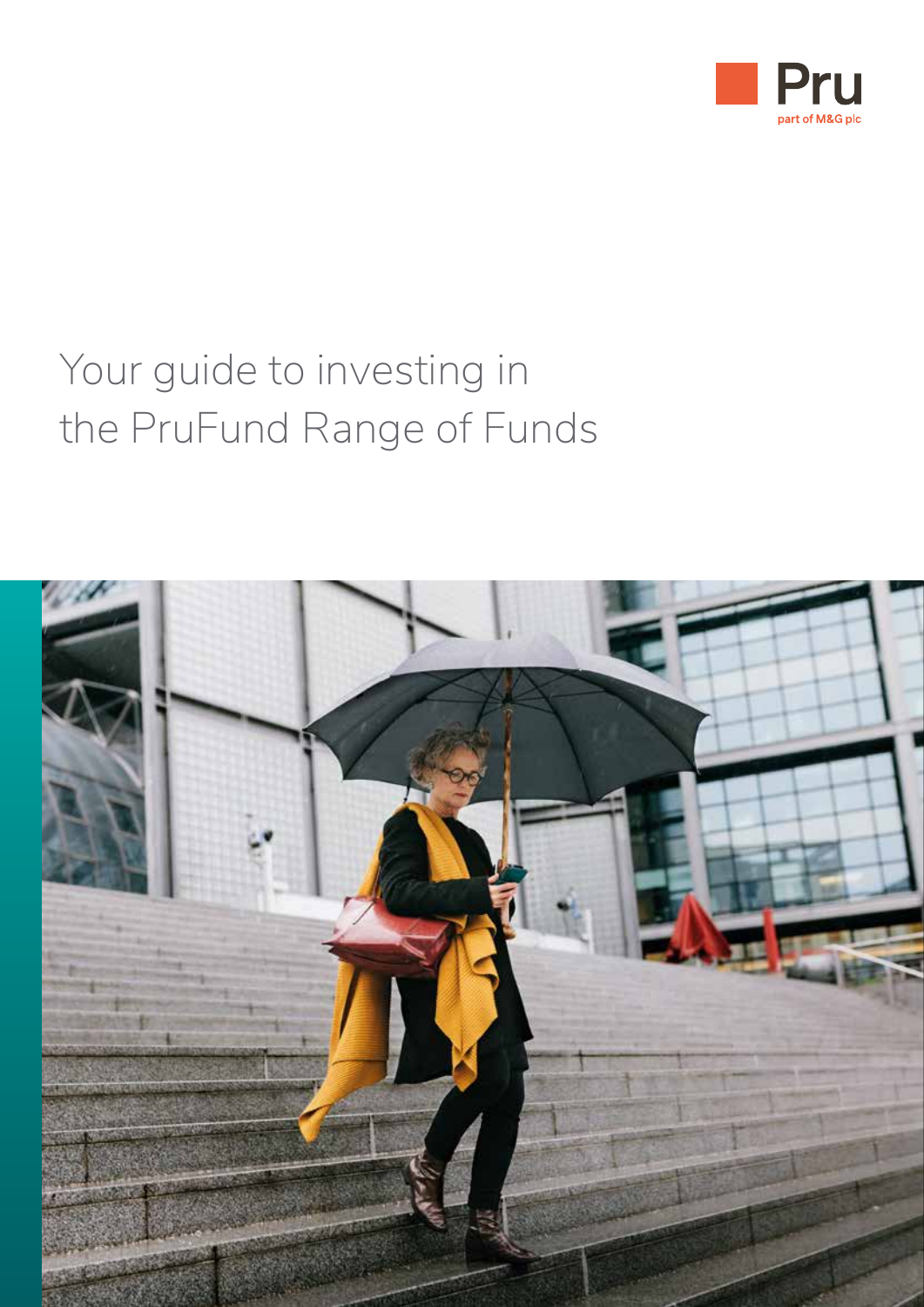# Contents

# Important: Impo

This guide covers investment in the PruFund Range of Funds via our Prudential International Investment Bond and International Prudence Bond.

The Prudential International Investment Bond is only available to UK-based customers and the International Prudence Bond is only available to customers outside the UK.

| What is the PruFund Range of Funds?                     | 3                             |
|---------------------------------------------------------|-------------------------------|
| How do these funds work?                                | $\overline{\mathcal{A}}$<br>7 |
| What is the PruFund guarantee?                          |                               |
| What affects the returns on the PruFund Range of Funds? | 9                             |
| What if I decide to take my money out?                  | 10                            |
| Get in touch                                            | 11                            |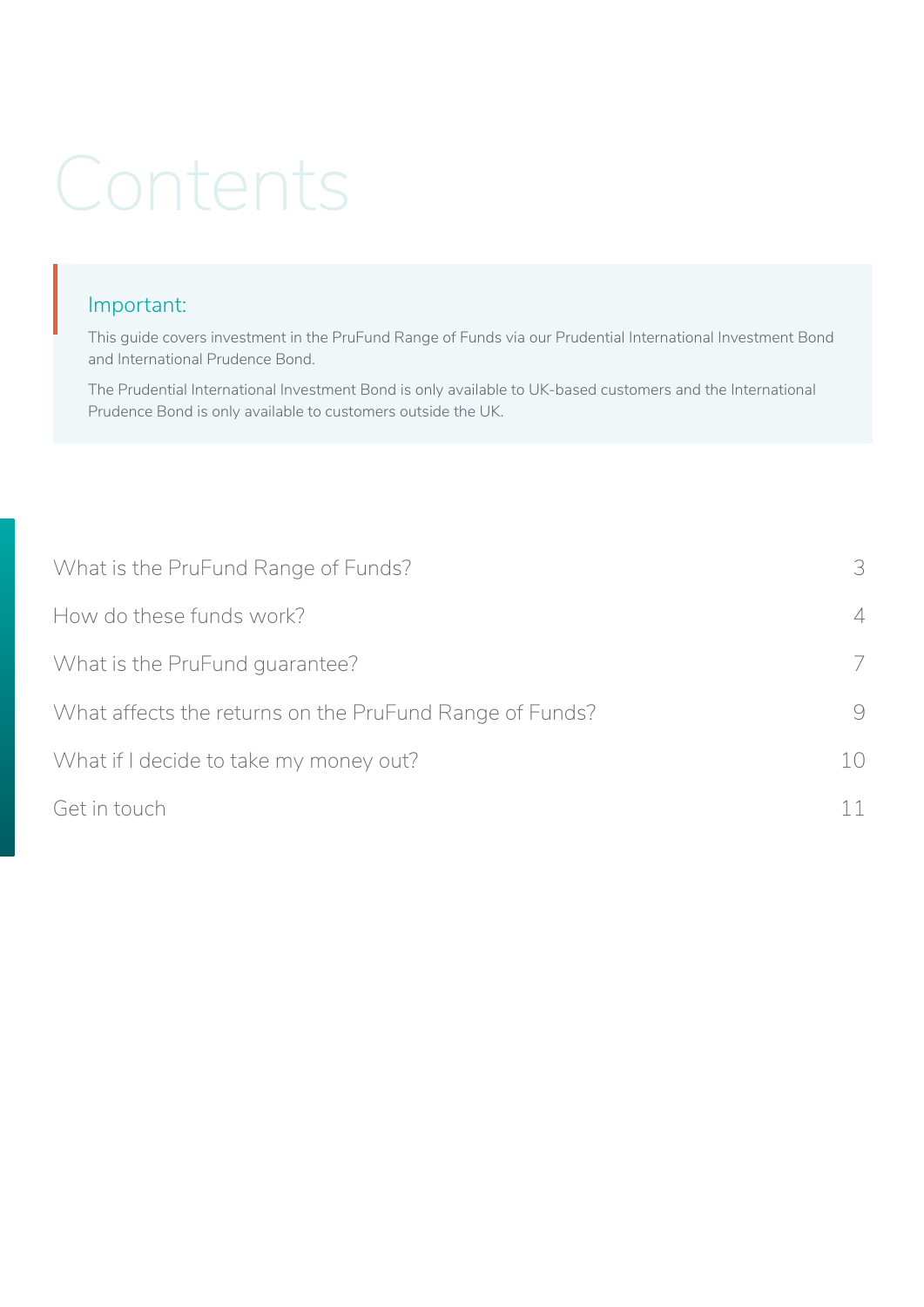This guide provides a summary of how the PruFund Range of Funds work and how you can invest in them. You should read this along with your **Key Features Document**, which gives you more information about your bond and investment choices. For more information and details of the investment and charging please take a look at our **Contract Conditions**.

If you are unsure about anything in this document please contact you financial adviser or you can give us a call using the contact details on the last page. We have highlighted relevant documents you may find useful if you are looking for more detail on specific points.

# Important Information

**The PruFund Protected Funds are currently unavailable to new investments.** 

# What is the PruFund Range of Funds?

They are a collection of funds available for investment. There are:

- three PruFund Growth Funds: Sterling, Euro and US Dollar,
- three PruFund Cautious Funds: Sterling, Euro and
- US Dollar, and
- a number of PruFund Protected Funds, also in Sterling, Euro and US Dollar.

When you invest in any of the PruFund Range of Funds, your investment is put together with other investors' money in part of The Prudential Assurance Company Ltd (PAC) long-term fund, called the Defined Charge Participating Sub-Fund (DCPSF). This is through a reinsurance arrangement which means that all of the benefits payable from our funds are provided by PAC.

The DCPSF invests in a mix of assets such as:

- shares,
- property,
- fixed interest securities, and
- cash deposits.

Within each of these types, there are many different holdings, both in the UK and abroad.

This varied mix helps to spread risk. If one holding or market is falling in value this can be balanced by another that is rising. This will reduce the overall impact and help steady the fund in future.

The PruFund Growth Funds and PruFund Cautious Funds have different investment objectives and a different asset mix.  $\left|\begin{array}{cc} \uparrow & \uparrow \\ \uparrow & \uparrow \\ \uparrow & \downarrow \\ \downarrow & \downarrow \\ \downarrow & \downarrow \end{array}\right|$ 

The Growth Funds aim to provide long-term, 10 year or more, returns above inflation and will usually lean towards shares and property.

The Cautious Funds aim for steady and consistent growth through a more cautious investment approach that focuses on fixed interest securities and cash. The PruFund Growth and PruFund Cautious Funds are denominated in Sterling, Euro or US Dollar. Within each group of funds, the asset mix will also differ between the three currency versions.

The value of your investment in the PruFund Range of Funds can go down as well as up and you may not get back what you put in.

What you get back will depend on:

- the value of the underlying fund assets,
- the Expected Growth Rates as set by the Prudential Directors,
- our charges,
- the smoothing process,
- if you have chosen one of the PruFund Protected Funds and,
- when you take your money out.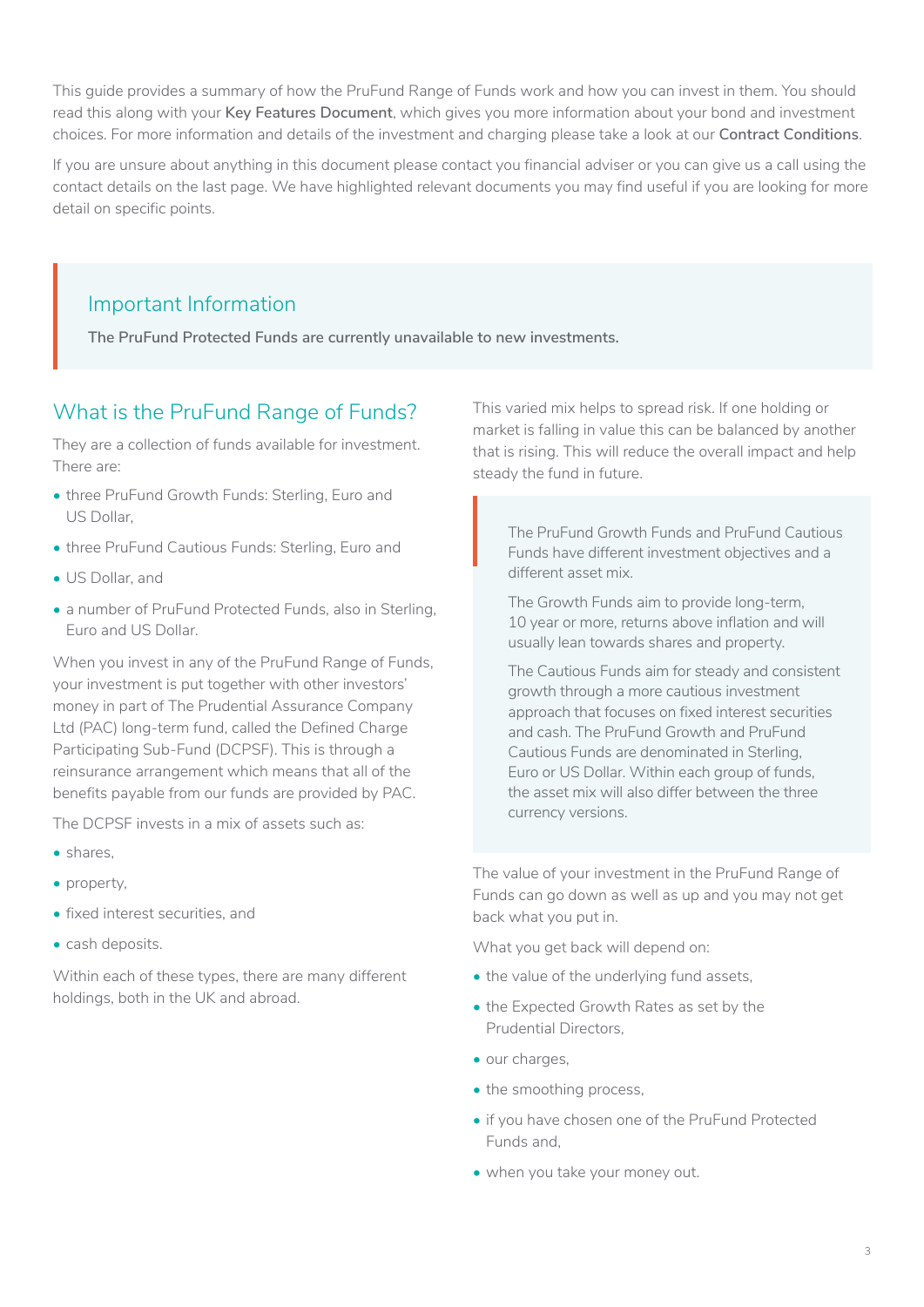# How do these funds work?

When you make an investment into one of these funds, your money is used to buy units in the fund. The Prudential Assurance Company sets the price of units on a daily basis.

With a typical Unit-Linked Fund, the unit price is directly related to the value of the assets held in the fund. This can go down and up on a day to day basis due to market movements, transactions by the fund manager which incur transaction costs and other fund charges, for example, fund administration charges. The assets in the PruFund Funds can go down and up in the same way but The Prudential Assurance Company aims to smooth these out by using a formula to set the unit price.

### The Smoothing Process

The PruFund range of funds has a proven smoothing process which uses Expected Growth Rates (EGRs) and, where required, Unit Price Adjustments (UPAs), to deliver a smoothed investment journey.

The aim of the smoothing process is to provide you with some protection from the extreme short-term ups and downs of direct investment. The smoothing process sets out an EGR for each PruFund fund and then compares that rate to how each fund is actually performing, making adjustments where necessary.

### The Expected Growth Rate

As part of the smoothing process, Prudential set Expected Growth Rates (EGR); these are the annualised rates your investment would normally grow at. They are reviewed every 3 months, when they could rise or fall.

They are set quarterly by the Prudential Directors, having regard to the investment returns expected to be earned on the assets of the funds over the long-term (up to 15 years).

They are published every quarter for each product on our website: **www.pru.co.uk.**

The PruFund Quarter Dates are:

- 25 February
- 25 May
- 25 August
- 25 November

or the next valid working day.

Your investment will normally benefit from this growth rate on a daily basis, through an increase in the price of the units you hold (known as the unit price).

# Unit Price Adjustment (UPA)

While the EGR reflects our long term, 10 years or more view, PAC need to check that the fund is performing as expected – if it's not, they may need to make an adjustment to your fund value, either up or down. There are limits which set out when an adjustment would be required.

The value of your investment in a PruFund fund is based on the Smoothed Price, this is the unit price, which grows daily by the EGR. PAC compare the Smoothed Price against the Unsmoothed Price – which reflects the value of underlying assets. If these move too far away from one another PAC will need to adjust the Smoothed Price to narrow the gap. This could be a price increase or a price decrease. PAC use threshold tests to check the Smoothed Price against the Unsmoothed Price on a daily basis and on a quarterly basis.

For more information on monitoring the unit price on a daily and quarterly basis, please look to '**Your With-Profits Bond – a guide to how we manage the Fund (PruFund range of funds)',** on **www.pru.co.uk**, or **'PruFund range of Funds (UK/Non-UK)'** is available from your financial adviser.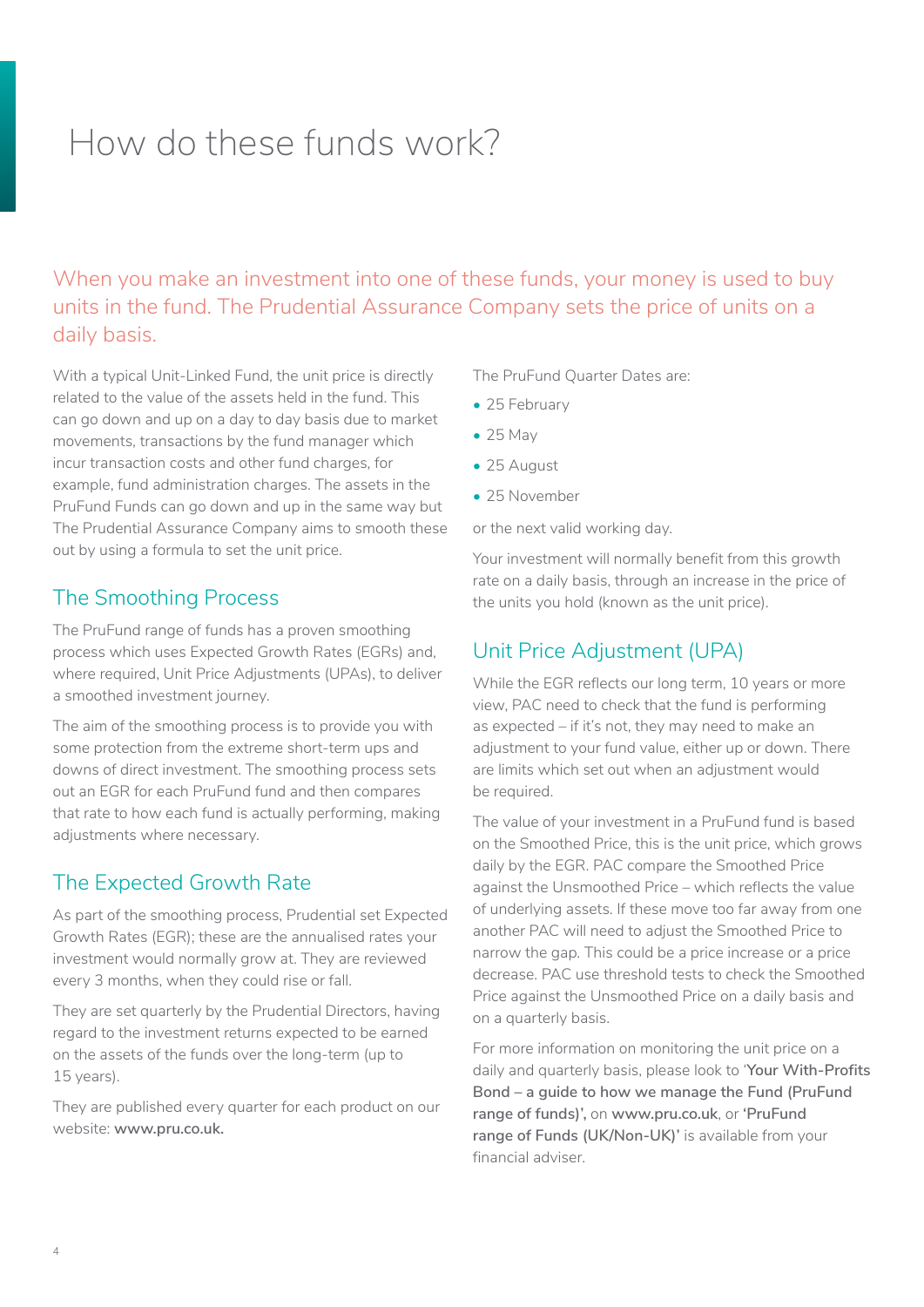### The Holding Account

- When you invest in one of our PruFund funds, your money will be put into a 'holding account' where it will stay until the next quarter date.
- While your money is in a holding account, it increases daily in line with the Expected Growth Rate applicable to that account. During this time, we apply product charges but the investment will not be subject to any smoothing adjustments or suspension of smoothing. There is an associated PruFund Account (holding account) for each fund in the PruFund fund range.
- At the next quarter date, your money will be transferred from that holding account to your chosen PruFund fund. Your holding account buys units in your chosen PruFund fund at the price that applies on that day.
- If you invest on a quarter date, you would normally be invested in a holding account until the next quarter date.

This example shows an investment being made into the PruFund Growth Fund:



This is a simplified example of how the process works and is for illustrative purposes only. It is not representative of any particular time period or investment performance.

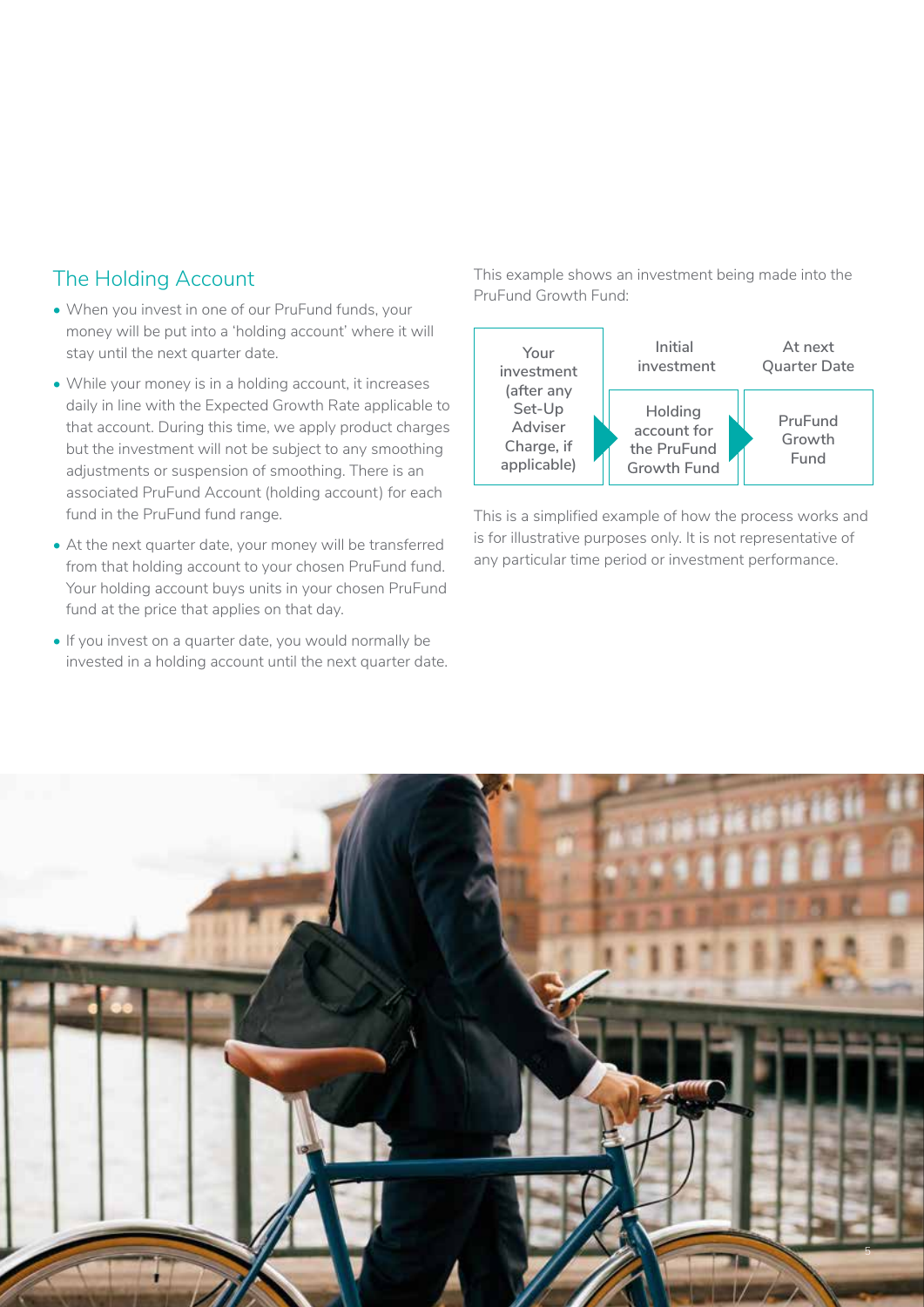

**The chart shows how smoothing can work.**

# Unit Price Reset

PAC may decide to reset the smoothed price of a PruFund fund on a particular day, to protect the PAC With-Profits Fund.

If PAC decide to reset, the smoothed price of the affected fund would be adjusted to be the same value as the unsmoothed price on that working day. That adjusted smoothed price will continue to grow in line with the EGR from the working day following the reset of the smoothed price.

### Suspension of smoothing

There may be occasions where PAC have to suspend the smoothing process for one or more PruFund funds for a period of consecutive working days, to Protect the PAC With Profits Fund. When this happens, the smoothed price for the affected fund(s) is set to the unsmoothed price for each working day until the smoothing process is reinstated.

Any suspension of smoothing on one fund would not affect funds of different currencies or investment objectives within the PruFund Range.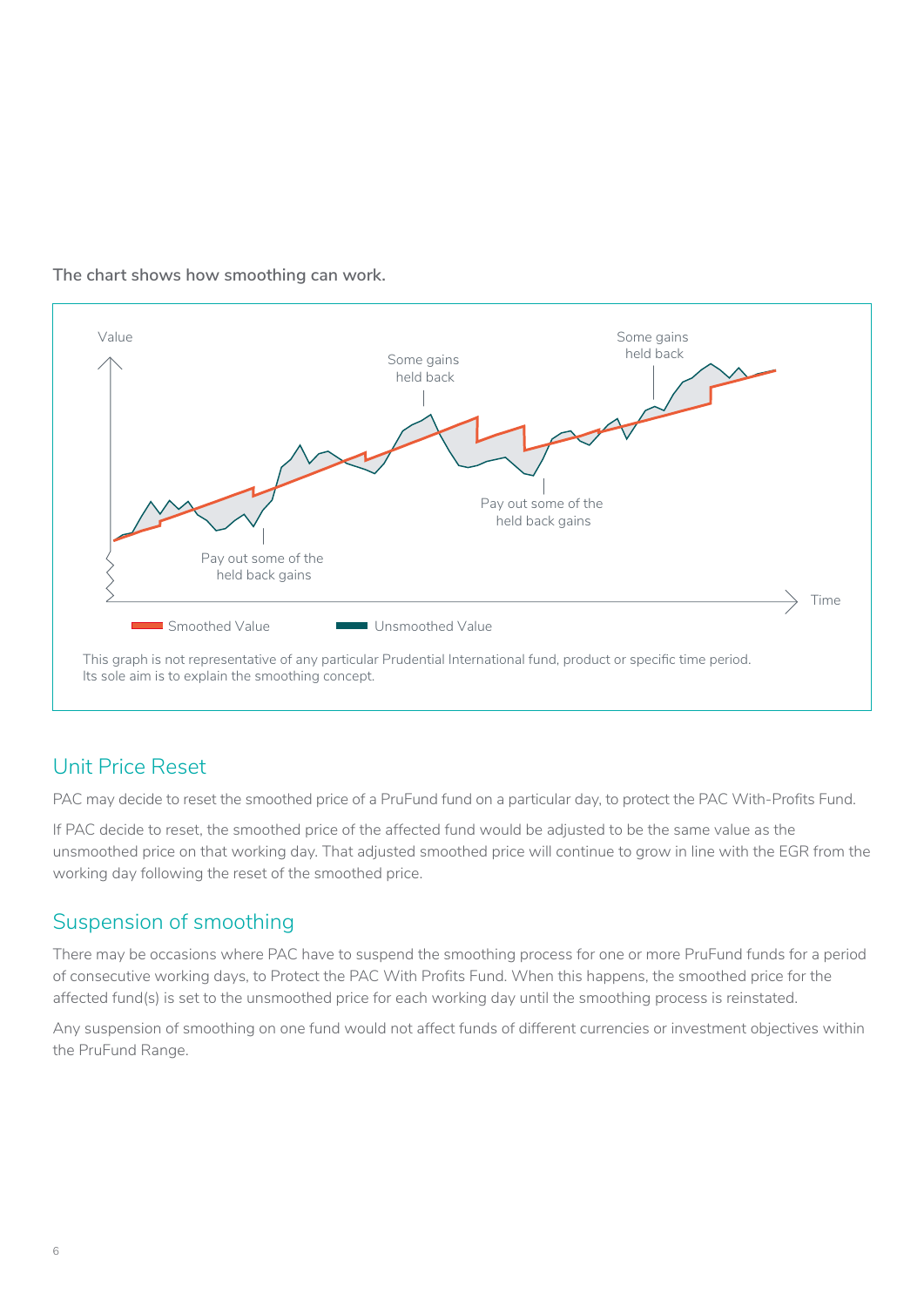# What is the PruFund Guarantee?

# Important Information

**The PruFund Protected Funds are currently unavailable to new investments.** 

# The PruFund Protected Funds offer a range of guarantees that starts on the anniversary of your bond.

The guarantee will apply on the Guarantee Date. This is the anniversary on which the guarantee applies and depends on the choice available to you when you apply for your bond.

For example, if you choose a 10 year guarantee, your Guarantee Date will be the tenth anniversary of the date on which your bond starts. So if your bond starts on 9 May 2019, the Guarantee Date will be 9 May 2029.

Please note that the guarantee will only apply on the Guarantee Date. If you decide to switch completely out of the fund, or cash in your bond, before the Guarantee Date, the guarantee will not apply.

When you invest in a PruFund Protected fund you will also have a Guaranteed Minimum Fund. We set this at the start of your bond. If you would like more information see your **Personal Illustration** or speak to your financial adviser.

At the Guarantee Date, if the value of the units you hold in the fund is less than your Guaranteed Minimum Fund, we will add units to bring it up to the amount guaranteed.

We will then switch all the units you hold in the PruFund Protected Fund, including any we have added, into the equivalent non-protected fund of the same currency.

The exception is if you already hold the non-protected fund in a different currency. In this case we would switch units into the fund you already hold.

#### **Example 1**

If you were invested in the PruFund Protected Growth (Sterling) Fund, we would switch your units into the PruFund Growth (Sterling) Fund.

The exception is if you already hold the non-protected fund in a different currency. In this case we would switch units into the fund you already hold.

#### **Example 2**

If as above, you were invested in the PruFund Protected Growth (Sterling) Fund and you also had an investment in the Prufund Growth (Euro) Fund, we would switch your units into the PruFund Growth (Euro) Fund.

Where the switch is made into a fund of the same currency – such as Sterling to Sterling, in Example 1 – it will go straight into the fund. If it is a different currency – such as Sterling to Euro in Example 2 – it will go first into the corresponding PruFund Account. It will then be automatically transferred into the appropriate fund at the next PruFund Quarter Date.

Please note: switching between funds denominated in different currencies does expose you to exchange rate risk.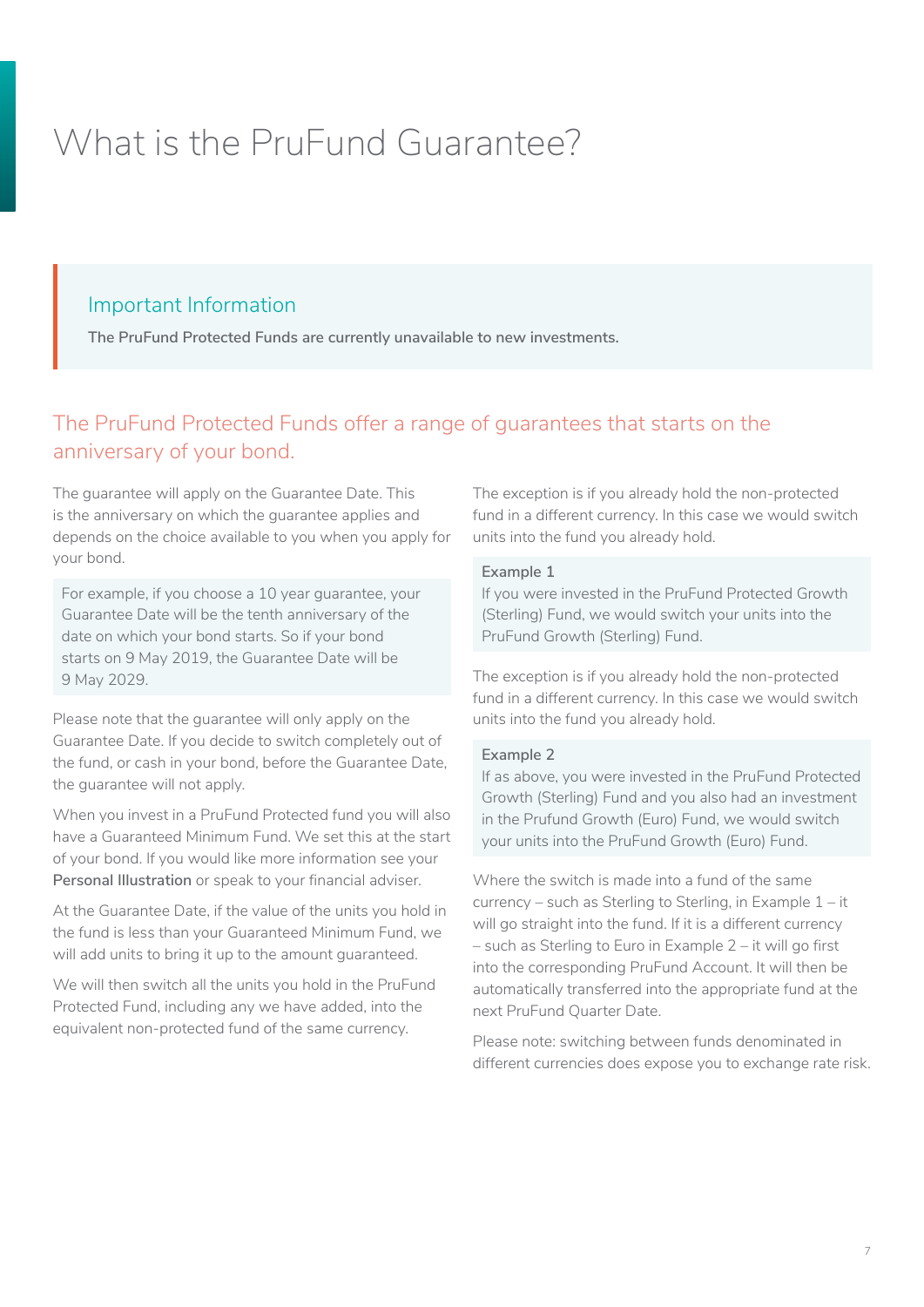In all cases, switches will be made automatically and will not count towards your free switches for that 12-month period.

During the 28 days following the Guarantee Date, you can choose either of the following options:

- you can keep your holding in the PruFund Cautious Fund or the PruFund Growth Fund, or
- you can switch all the units out of that fund into any other fund of your choice. In this case, the switch will not be subject to the usual 28-day delay on PruFund switches, for more information please look at the 'What if I decide to take my money out?' section.

We will write to you before your Guarantee Date to remind you of these options and of the value of your Guaranteed Minimum Fund.

Where the Guaranteed Minimum Fund becomes effective, it will be expressed in the currency of the relevant fund:

- Sterling,
- Euro, or
- US Dollar.

If you decide to cash in your bond at the Guarantee Date and you are taking the proceeds in a different currency, your payment may be subject to exchange rate fluctuations when payment is taken.

Special rules apply to the PruFund Protected Funds, these are:

- You cannot switch into any of the funds at any time:
	- if you don't choose one at the start of your bond and you then want to invest in one, you would have to start a new bond;
	- if you do choose one of the funds at the start of your bond, but later switch any money out of it, you cannot later switch back into it.
- You cannot make top-up investments into any of the funds.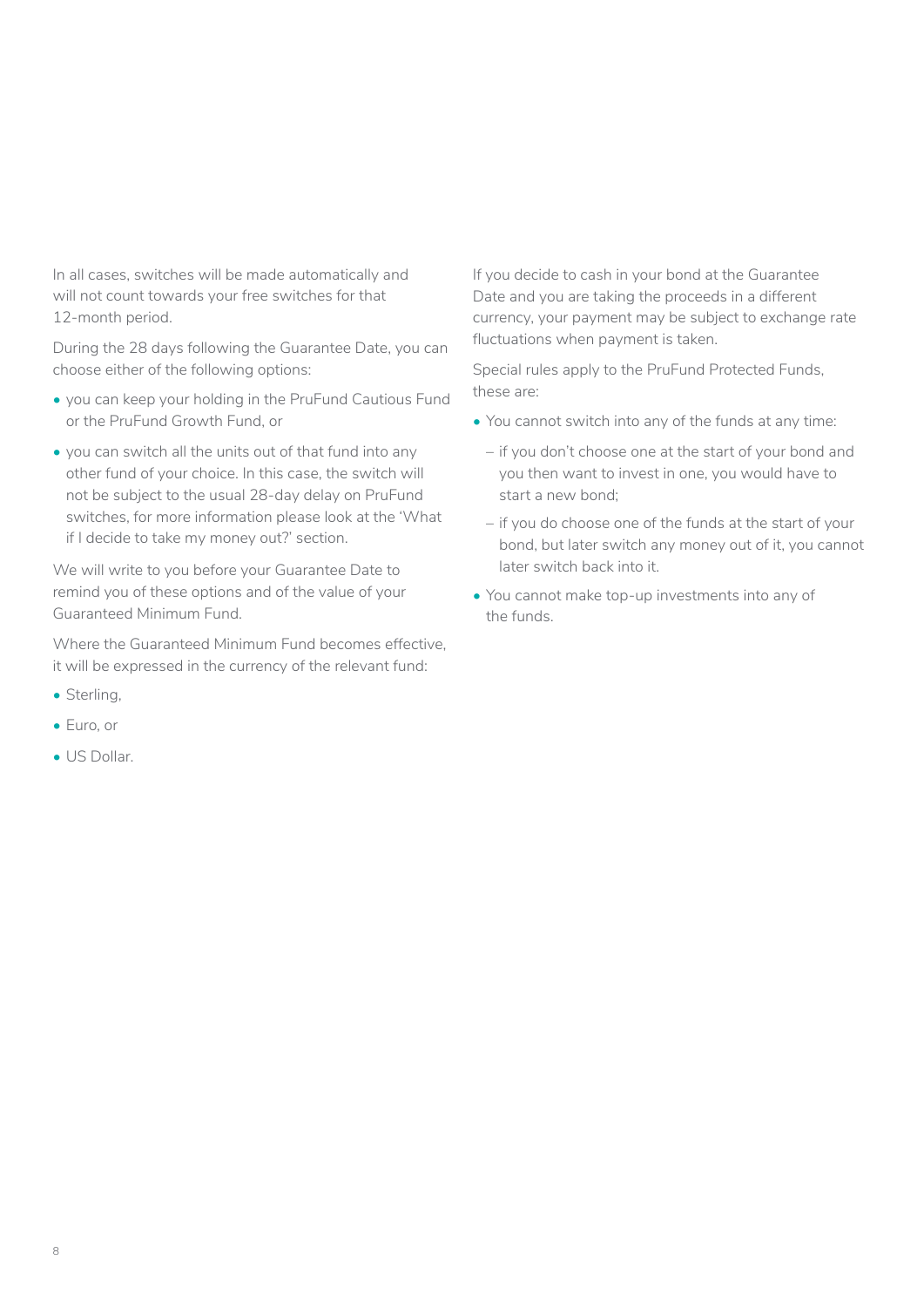# What affects the returns on the PruFund Range of Funds?

One influence on returns is the investment performance. Each one of the funds invests in a number of different asset types. The overall performance will depend on how these various assets perform and the asset allocation – how the fund is proportioned between them.

The performance of different assets can change overtime which might mean that we need to adjust the funds objective. But, our expert fund managers will ensure these are reviewed and changed appropriately.

They also take the risk level into account. Assets which have the potential to give the highest returns also tend to be the most risky. So the aim will always be to achieve the best possible return, subject to an appropriate level of risk for each particular fund. For more information please look at the **Fund Guide**.

The effect of investment performance will normally be lessened by the smoothing process. As we explained in the section 'How do these funds work', this aims to help reduce the ups and downs of market conditions – the smoothed price should generally fluctuate less than the true value of the assets in the fund.

Charges will also have an effect on returns. They are taken by cancelling units in your plan. You can find more details of all the charges and costs in your K**ey Features Document, Personal Illustration** where applicable and **Statement of Charges.**

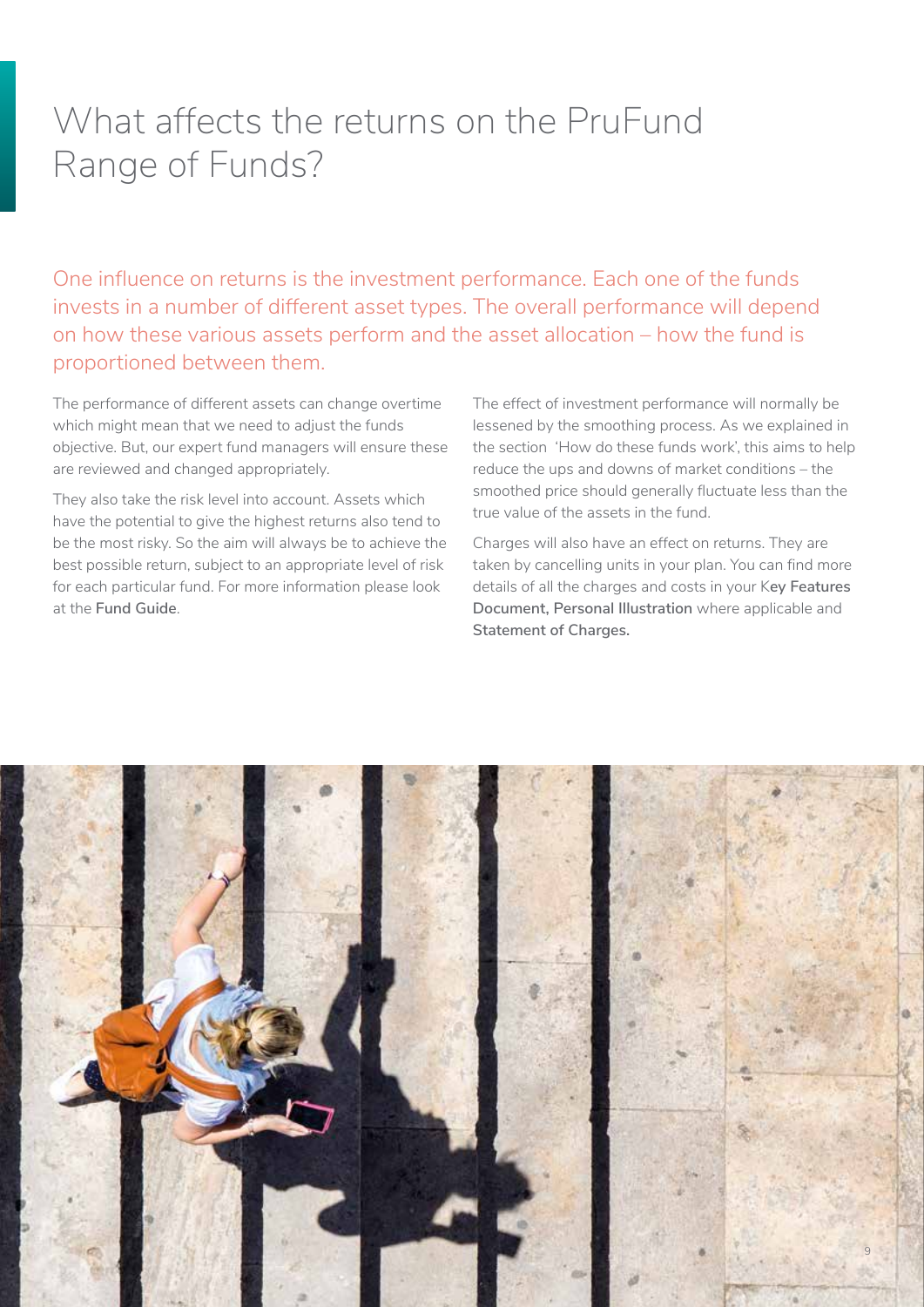# What if I decide to take my money out?

# Due to the special nature of the PruFund Range of Funds, there are some particular conditions that apply to switching out or making withdrawals.

If any regular or one-off withdrawals are deducted from a PruFund Protected Fund (including any ad hoc and ongoing Adviser charges as applicable), the Guaranteed Minimum Fund will be reduced proportionately.

Switches out of any of the funds will be subject to a 28-day delay. The unit price we will use will be the one that applies on the day the switch is made, which means it may be different – higher or lower – from the unit price on the day that you request the switch. If you make a partial withdrawal from your bond, or cash it in completely, there may be a discretionary 28-day delay.

# **Exceptions**  $E$

There are some exceptions as shown below. We've used the PruFund Protected Cautious Funds and the PruFund Cautious Funds in these examples but the same rules will apply for the PruFund Protected Growth Funds and the PruFund Growth Funds.

- If you switch from a PruFund Protected Cautious Fund to a PruFund Cautious Fund of the same currency – for instance, if you switch from the PruFund Protected Cautious (Sterling) Fund to the PruFund Cautious (Sterling) Fund
- Automatic switches out of the PruFund Protected Cautious Fund at the Guarantee Date
- If you switch fully out of the PruFund Cautious Fund and PruFund Cautious Account in the 28 days following the Guarantee Date, where part or all of your holding has been automatically switched from the PruFund Protected Cautious Fund

In these cases, the 28-day delay will not apply.

If you switch more than one fund at the same time and the 28-day delay applies to some funds but not others, the transaction will be done in two stages: on Day 1, for any switches not subject to the delay, and on Day 29, for any that are.

We will carry out your switching instructions as follows.

- 1. Any switches between funds within the PruFund Range that are not subject to a 28-day delay (as outlined above) will be done first, on Day 1.
- 2. Any switches out of a fund not in the PruFund Range will be done next, also on Day 1. The proceeds will be invested into your new choice of funds in the proportions you have asked for.
- 3. Any switches from funds in the PruFund Range that are subject to the 28-day delay will be done on Day 29. The proceeds will "top up" the investments already made under step 2.

For full details of how switches are made, please see your **Contract Conditions.**

In any quarter (that is, between any two PruFund Quarter Dates), you can make only one switch request into or out of any fund in the PruFund Range.

Once you have requested a switch out of any of the funds, you cannot change your mind. You may, however, select a different fund to switch into, as long as it is not another fund in the PruFund Range.

If you are invested in one of the PruFund Protected Funds, there are two important points you should note:

- If you take any money out of the fund, whether as part of a switch or as a withdrawal, your Guaranteed Minimum Fund will be reduced proportionately.
- You can never switch into these funds, so if you switch out, wholly or partly, you will not be able to switch back in at a later date.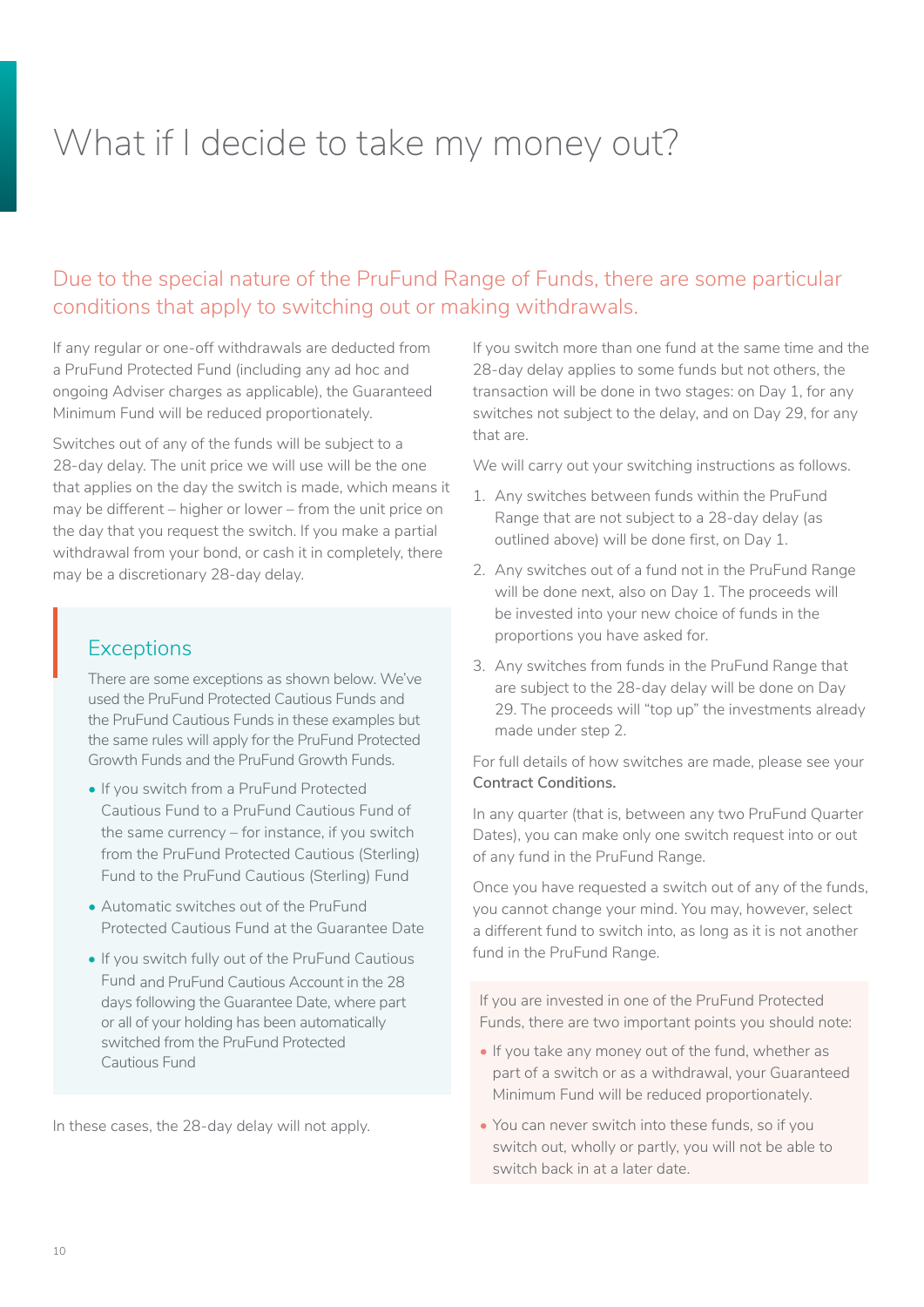# Get in touch

### We are always here to help you when you need it



**Write to us:**

Prudential International Assurance plc, Montague House, Adelaide Road, Dublin 2, Ireland



**Give us a ring:** + 353 1 476 5000 (8:30pm – 6pm GMT Monday to Friday) We might record your call for training and quality purposes



**Send us an email:** prudentialinternational@prudential.co.uk

If you would like full terms and conditions of Prudential International products please let us know.